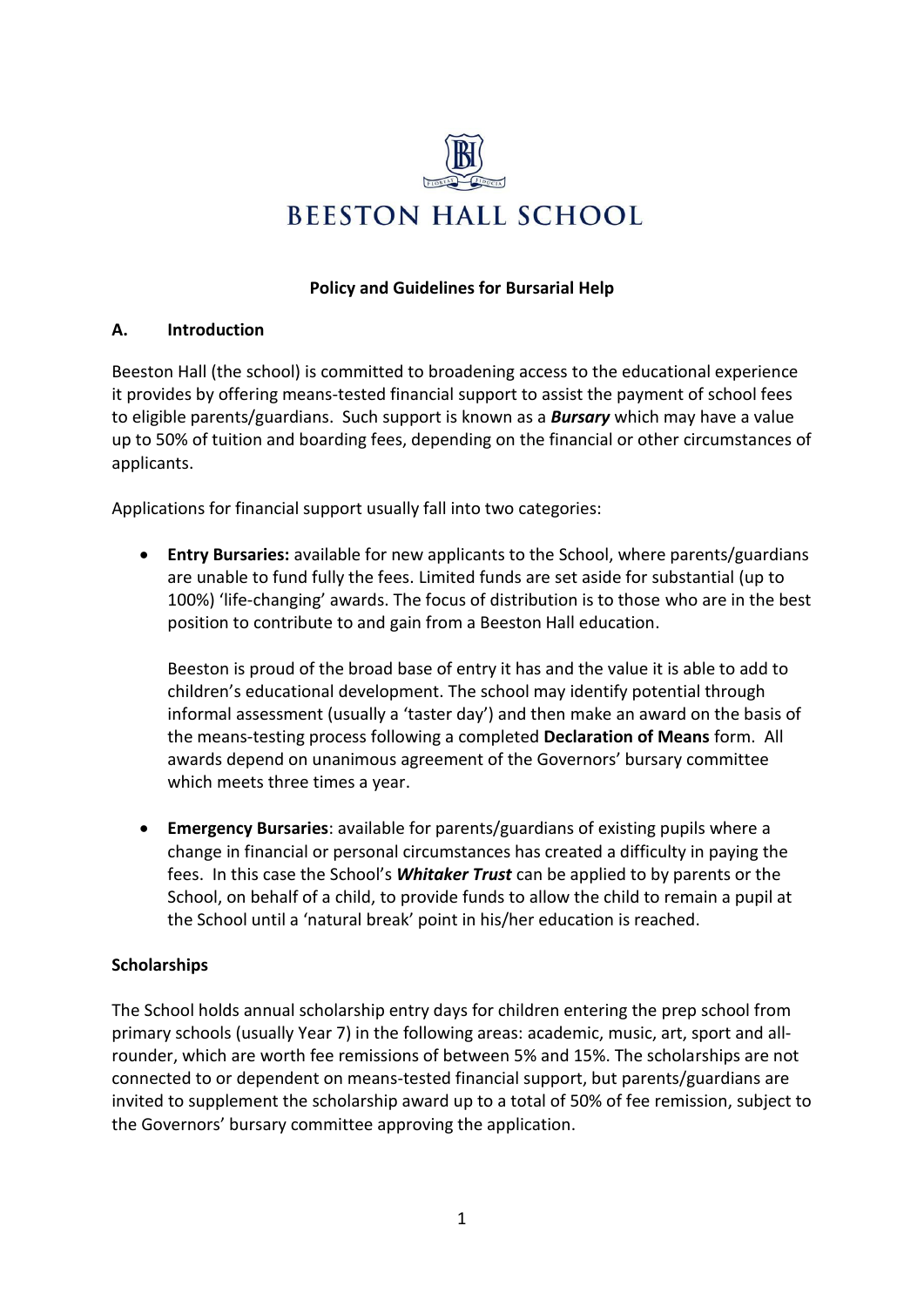## **Awareness**

The School provides information to alert parents/guardians of potential pupils to the possibility of gaining means-tested financial support to assist payment of school fees in:

- The School prospectus
- The School website
- Other media by means of advertisements

## **Extras**

Bursary awards apply to tuition and boarding fees only. Extras must be paid in accordance with the terms and conditions of Beeston Hall School and average £300 per year. Any extras above £100 to be incurred on behalf of a pupil in receipt of an award for a trip or event should be approved by the Headmaster or Bursar before a commitment is made.

## **B. The Application Process**

### **New Applicants to the School**

Entry Bursaries are in theory available to parents/guardians of children entering at any stage but most likely will be on entry to the prep school (in Year 3) or after primary school (in Year 7). The process is managed and coordinated by the Bursar on behalf of the Governors' Bursary Committee. Decisions on awards are communicated by the Bursar.

## **Suitability**

A capacity to respond to opportunities and contribute to school life academically and other ways (for example the fields of sport, art, drama or music) is likely to be the factor which attracts bursarial support, if families qualify. Pupils to whom support is offered must be likely, in the opinion of the Bursary Committee, to make sound academic progress following admission, and possess the potential to develop. Previous school reports will be consulted for evidence of achievement, potential and good behaviour.

## **Step One**

Parents/guardians seeking a bursary are required to complete an application form, *Declaration of Means,* which seeks to establish the financial circumstances of the household. The form, which requests details of income, expenditure and capital, is to be accompanied by documentary evidence. The completed form, together with the necessary supporting documentary evidence, is submitted to the Bursar and committee in November, March and May each year.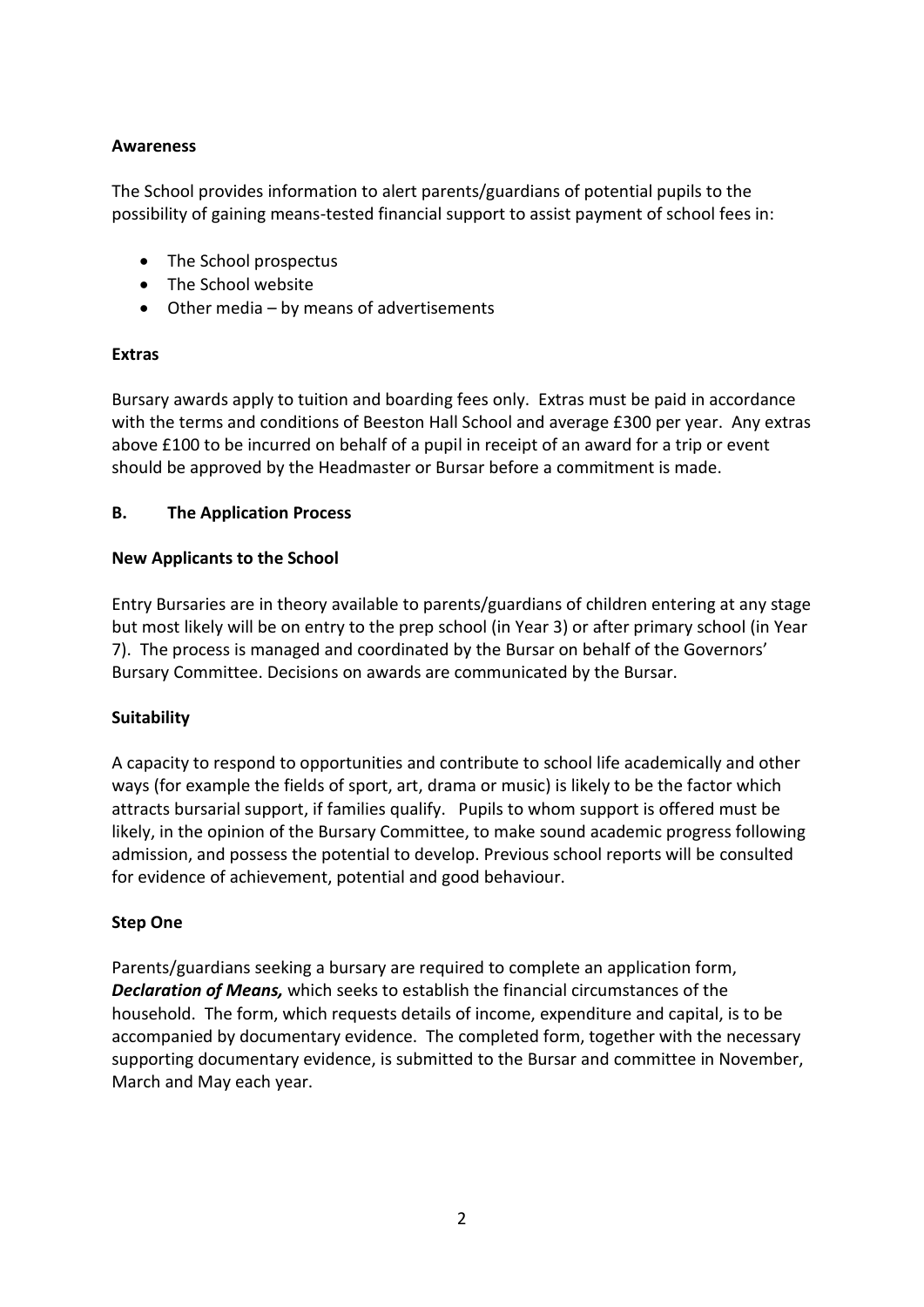# **Step Two**

Completed financial assessment forms are passed to the Bursar who assesses all applications in order to establish the likely level of support required for the child to attend the School. This process may involve the parents visiting the School for a meeting, or a School representative visiting the parents'/guardians' home, to ensure the information has been correctly interpreted and the basis of the financial assessment has been fair. The Bursary Committee prepares a recommendation which is considered with the Headmaster and then presented to the Bursaries Committee for approval.

# **Step Three**

Parents are advised whether or not their child is to be offered a bursary, subject to the child satisfying the admissions criteria of the School at the time. Parents are required to sign a letter accepting the offer which accepts the conditions relating to the bursary.

## **Existing Pupils – Change in Family Circumstances**

The *Whitaker Trust* has modest funds to support Emergency Bursaries, for cases of sudden, unforeseen need or where applications meriting bursary assistance are received out of the normal calendar cycle for bursary submission, scrutiny and award. This sum will be set within budgetary constraints. Parents/guardians with a child at the School whose financial circumstances suddenly change may apply for an *Emergency Bursary* to the Bursar explaining their situation and using the standard application form. Such awards are subject to the availability of funding and cannot be guaranteed. Emergency Bursaries will also be awarded on a temporary basis and will not be guaranteed for the remainder of the pupil's education in Beeston Hall School.

## **C. Criteria for Award**

The Bursaries Committee considers a number of factors when assessing a Bursary request including the child's suitability for accessing a Beeston education. The Committee makes a judgement as to the justification for financial support and the extent of the support.

The size of the bursary award is not influenced by the level of the academic ability of the child but by the extent of the need. Each case is assessed on its own merits and awards are made accordingly, subject to the School's ability to fund these within the context of what is viable within its overall budget. It is recognised that judgements about what sacrifices a family should make to pay school fees will be personal. However, the School has a duty to ensure that all bursary grants are well focused and so, as well as current earning, other factors which will be considered in determining the necessary level of grant will include:

• The ability to improve the financial position or earning power of the family. For example where there are two partners, both would be expected to be employed unless one is prevented from doing so through incapacity, the need to care for children under school age or other dependents, or the requirements of their partner's work.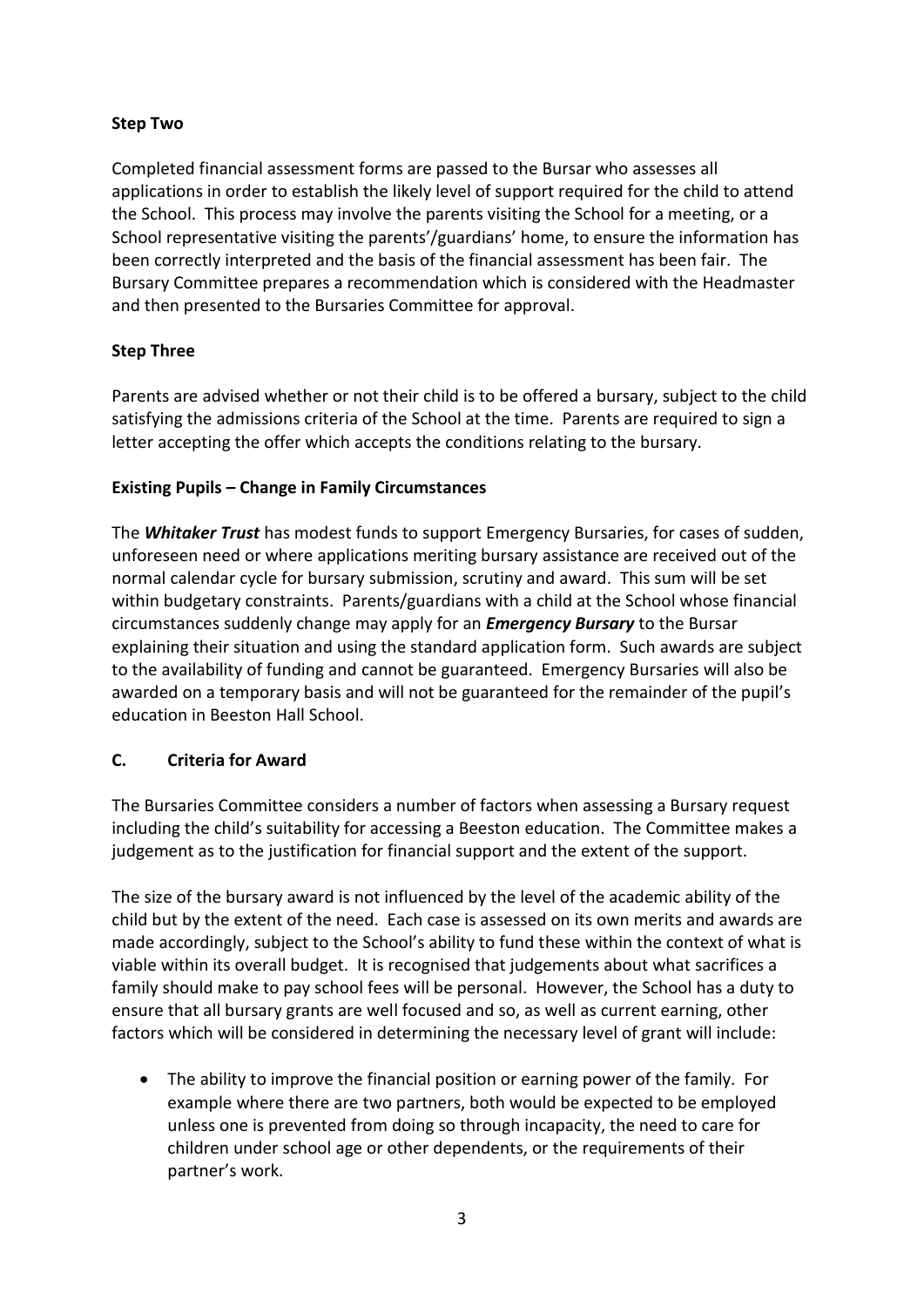- Opportunities to release any capital. Significant capital saving and investments would be expected to be used for the payment of school fees, as would equity value in houses. Approved pension funds are not included within a parent's assets, however, non-approved pension saving will be taken into account in the award calculation.
- In cases of separation, the contribution made by the absent parent.
- Contribution to household costs by other, wider, family members, any adults unrelated to the child or by outside sources.
- Acknowledging that others might have a different view, the School considers that the following would not be consistent with the receipt of a bursary:
	- o Frequent or expensive holidays
	- o New or luxury cars
	- o Investment in significant home improvements
	- o A second property or land holdings beyond business assets.

## **Other Factors**

It is recognised that, in addition to academic ability and financial constraints, there may be other circumstances which should be considered. These include:

- Where a child has siblings at the School (however, it is important to note that because one child is supported by the School it should not be assumed that subsequent siblings will be).
- Where the social needs of the child are relevant (e.g. may be suffering from bullying at their present school).
- Where a parent/guardian is terminally ill or is unable to secure permanent employment due to poor health.
- Where a separation has resulted in the child having to be withdrawn from the School adding to the stress of coping with the parents/guardians separating.

## **D. Biannual Review**

Bursary awards are subject to an biannual assessment of parental means and the size of the Bursary may be varied upwards or downwards depending on any change in parental circumstances. The level of award is made with regard to the family's financial circumstances and is reviewed and revised biannually by the Bursar and Head to take into account any changes in fees, and may be varied upwards or downwards, depending on individual parental/guardians' circumstances (e.g. their savings, investments and realisable assets as well as their income, the size of their family, any other persons dependent upon them and like factors). Compassionate or other considerations may affect the size of the awards in exceptional circumstances.

Current bursary holders will be issued with repeat means-testing forms at the beginning of March every two years for return by the end of the month. For those previously in receipt of bursaries, the Bursar, in making their recommendation to the Bursaries Committee, has the discretion to recommend to the Head the reduction or withdrawal of an award not only where a pupil's progress, attitude or behaviour has been unsatisfactory but also where the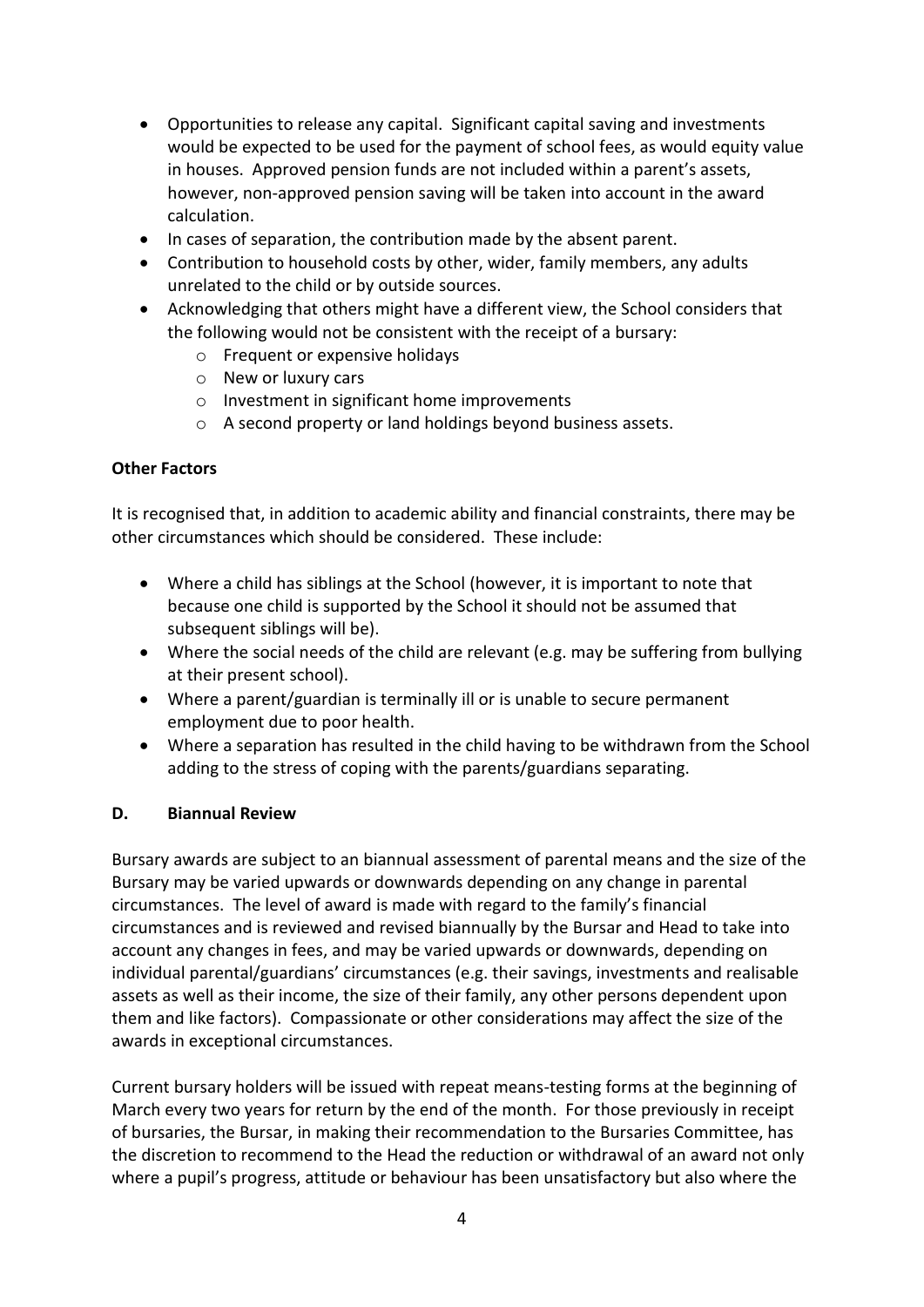parents/guardians have failed to support the School, for example, by the late payment of any contribution they are making to the fees.

# **E. General Information**

# **Confidentiality**

The School respects the confidentiality of bursary awards made to families and recipients are expected to do likewise. Any breach of this confidentiality may be deemed to be a breach of the conditions of the bursary award which may result in the withdrawal of the award.

# **Other Sources of Bursary Assistance**

In addition to the School's bursary fund, there are a number of educational and charitable trusts which provide assistance with tuition fees. In the majority of cases, these are to assist children who are already attending a fee-paying school and due to a change in circumstances may be unable to remain. Beeston Hall School encourages parents/guardians to apply for support where it is felt a good case can be made for assistance. Further information on how to pursue such assistance may be obtained from:

The Education Trusts Forum *and also* The Joint Educational Trust 6 Lovat Lane London EC3R 8DT [www.educational-grants.org](http://www.educational-grants.org/) Telephone: 01932 865619 Email: [admin@jetcharity.org](mailto:admin@jetcharity.org) Webstie: [www.jetcharity.org](http://www.jetcharity.org/) 

There is also the Guide to the Major Trusts[, the Directory of Grant-Making Trusts](http://www.amazon.co.uk/exec/obidos/ASIN/1906294569/thegoodschoolsgu) and [Charities Digest 2016.](http://www.amazon.co.uk/exec/obidos/ASIN/1857831993/thegoodschoolsgu)

[https://www.amazon.co.uk/gp/product/1906294682/ref=pd\\_lpo\\_sbs\\_dp\\_ss\\_2?pf\\_rd\\_p=47](https://www.amazon.co.uk/gp/product/1906294682/ref=pd_lpo_sbs_dp_ss_2?pf_rd_p=479289247&pf_rd_s=lpo-top-stripe&pf_rd_t=201&pf_rd_i=1903991757&pf_rd_m=A3P5ROKL5A1OLE&pf_rd_r=19AP0T484SXR5KSKW4QK) [9289247&pf\\_rd\\_s=lpo-top](https://www.amazon.co.uk/gp/product/1906294682/ref=pd_lpo_sbs_dp_ss_2?pf_rd_p=479289247&pf_rd_s=lpo-top-stripe&pf_rd_t=201&pf_rd_i=1903991757&pf_rd_m=A3P5ROKL5A1OLE&pf_rd_r=19AP0T484SXR5KSKW4QK)[stripe&pf\\_rd\\_t=201&pf\\_rd\\_i=1903991757&pf\\_rd\\_m=A3P5ROKL5A1OLE&pf\\_rd\\_r=19AP0T4](https://www.amazon.co.uk/gp/product/1906294682/ref=pd_lpo_sbs_dp_ss_2?pf_rd_p=479289247&pf_rd_s=lpo-top-stripe&pf_rd_t=201&pf_rd_i=1903991757&pf_rd_m=A3P5ROKL5A1OLE&pf_rd_r=19AP0T484SXR5KSKW4QK) [84SXR5KSKW4QK](https://www.amazon.co.uk/gp/product/1906294682/ref=pd_lpo_sbs_dp_ss_2?pf_rd_p=479289247&pf_rd_s=lpo-top-stripe&pf_rd_t=201&pf_rd_i=1903991757&pf_rd_m=A3P5ROKL5A1OLE&pf_rd_r=19AP0T484SXR5KSKW4QK)

[http://apps.charitycommission.gov.uk/Showcharity/RegisterOfCharities/registerhomepage.](http://apps.charitycommission.gov.uk/Showcharity/RegisterOfCharities/registerhomepage.aspx) [aspx](http://apps.charitycommission.gov.uk/Showcharity/RegisterOfCharities/registerhomepage.aspx)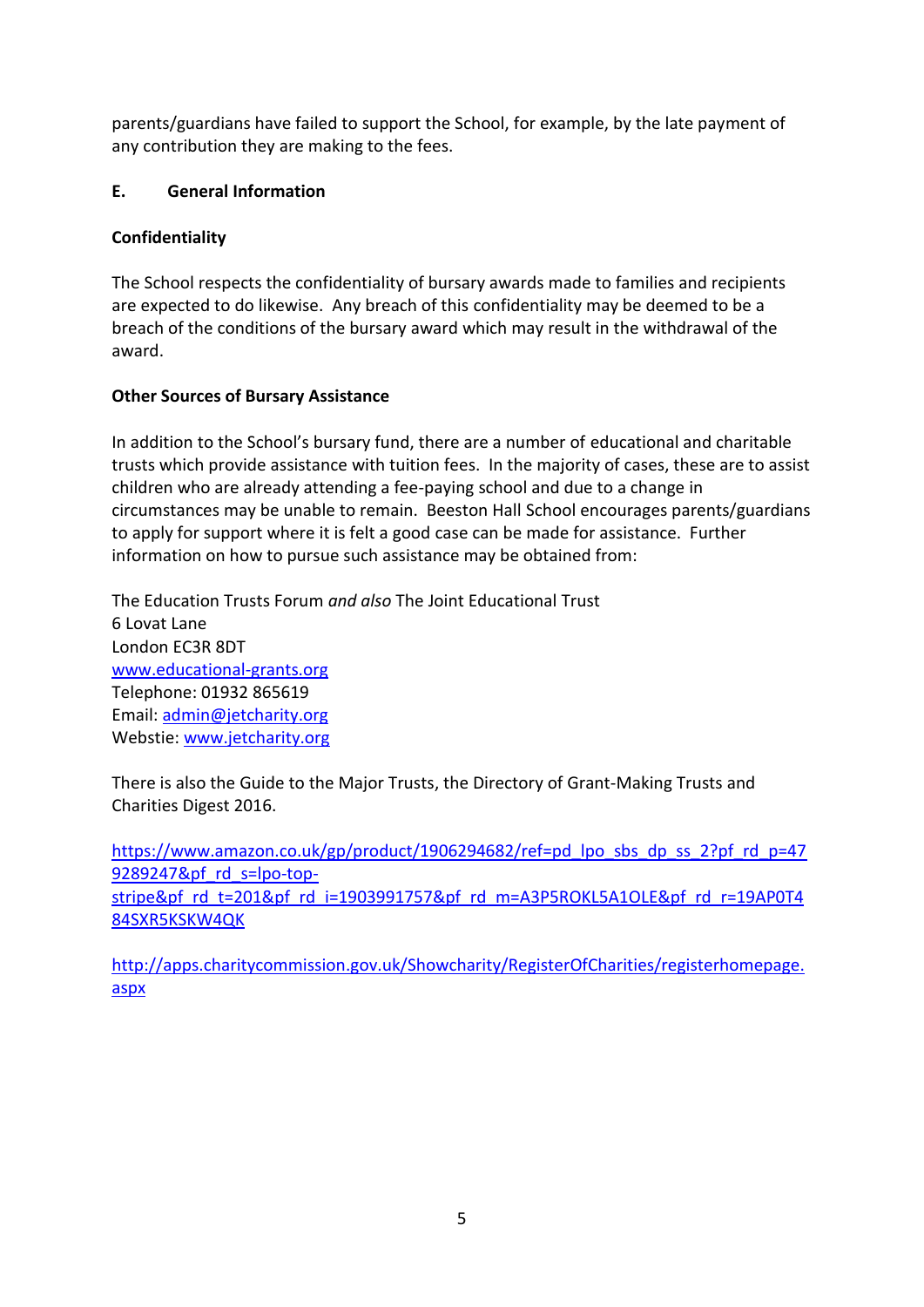# **Appendix A**

### **Conditions of Bursary Award**

- 1. **Obligations of the pupil:** A pupil who is the subject of an Award is required to work hard, to contribute positively to the life of the School, to be a credit to the School and to set a good example to other pupils. These are the **Purposes of the Award.**
- 2. **Obligations of the Parent/s:** The parents are expected to support and encourage the pupil to achieve the Purposes of the Award and to uphold the aims and the good name of the School. The parents are also required to pay the balance of the account by the beginning of term. Any extras above £100 to be incurred on behalf of the pupil in receipt of an award for a trip or event should be approved by the Bursar before a commitment is made.
- 3. **Withdrawal of the Award**: The Award may be withdrawn by written notice sent to a parent if, in the opinion of the Governors, acting in good faith, the pupil or a parent has not complied with the obligations set out in paragraphs 1 and 2 above or the pupil has fallen below the required standards of conduct and progress and in the further opinion of the Governors' there has been no significant improvement following consultation with a parent and/or the pupil and a written warning. Withdrawal of the Award will take effect from the start of the following payment term.

 Further, the Award may be withdrawn by written notice if the balance of the account remains unpaid 28 days after a written reminder has been sent to the parents.

- 4. **Biannual Review:** Other than an Emergency Bursary when the period is likely to be shorter, an award is normally tenable throughout a pupil's time at the School. It is, however, subject to an biannual review of financial circumstances and should these change significantly from the present position, the Award may be varied or discontinued.
- 5. **Repayment events:** Parents shall be required forthwith upon written notice to repay all or part of the benefits they have received under the award in any of the following circumstances:
	- a) up to three payment terms benefits (if received) if the pupil has engaged in serious misconduct or has been expelled or removed for reasons of misconduct by the requirement of the Head acting in good faith;
	- b) up to three payment terms benefits (if received) in a case of the pupil being withdrawn for any reason during a school term with a Term's written notice having been given;
	- c) up to the benefits received for one School year if the parent has failed to inform the Bursar of any change in their financial circumstances within a reasonable time of such change occurring.